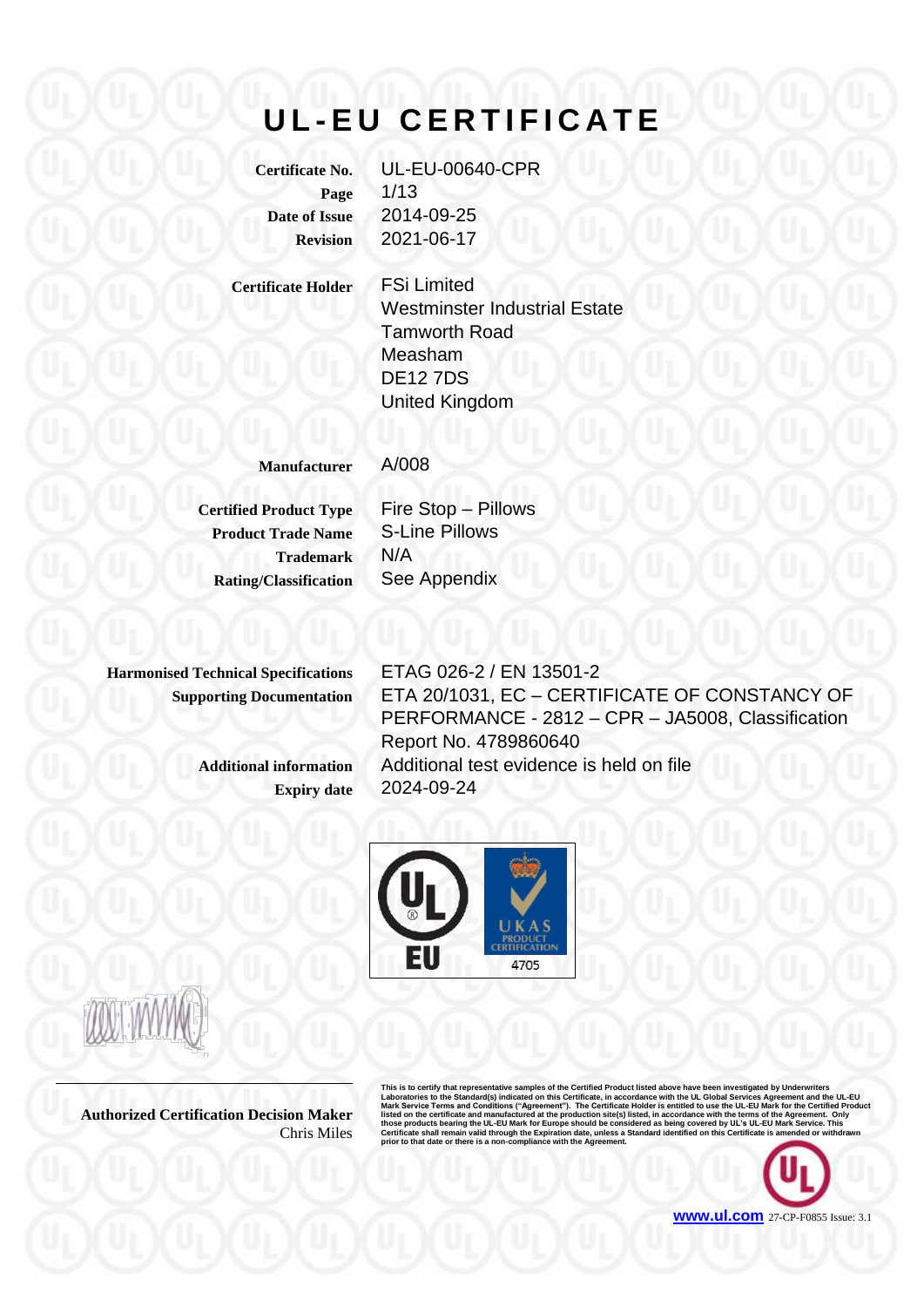**Certificate No.** UL-EU-00640-CPR **Page** 2/13 **Date of Issue** 2014-09-25

This certificate relates to the use of S-Line Pillows for fire stopping where services pass through flexible or rigid walls. The detailed scope is given in pages 3 to 12 of this Certificate. This shows the thickness and acceptable dimensions, substrates, services and orientations required to provide fire resistance periods of up to 120 minutes.

The product is certificated on the basis of:

- i) ETA 20/1031 EC CERTIFICATE OF CONSTANCY OF PERFORMANCE 2812 CPR JA5008
- ii) Inspection and surveillance of factory production control by UL
- iii) Fire resistance test data in accordance with 1366-3: 2009
- iv) Classification in accordance with EN 13501-2
- v) Durability and Servicability as defined in ETAG 026-2

The durability class of S-Line Pillows is  $Z_1$  - intended for use at internal conditions with high humidity, excluding temperatures below 0°C

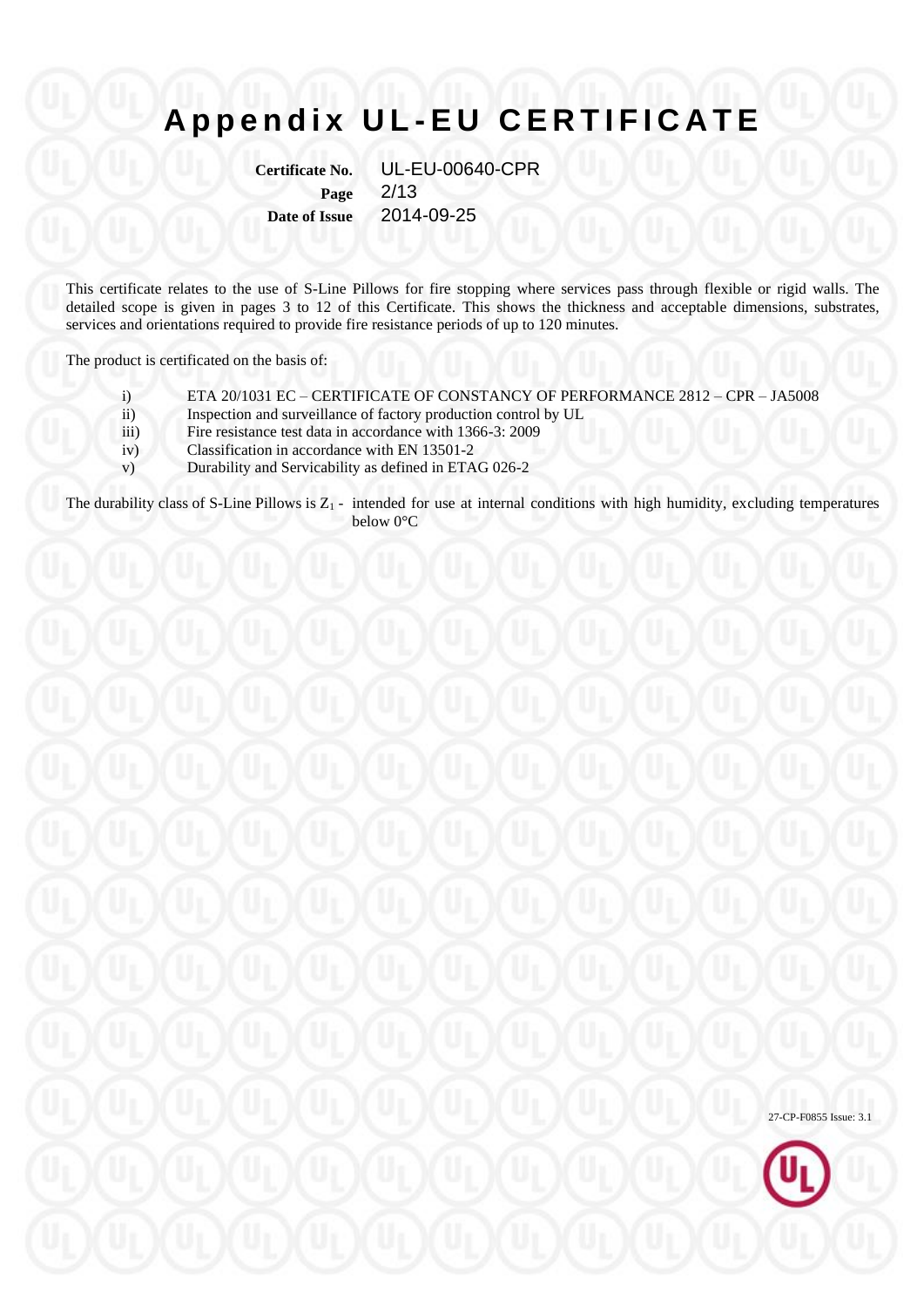**Certificate No.** UL-EU-00640-CPR **Page** 3/13 **Date of Issue** 2014-09-25

Product-type: Pillow Intended use: Penetration Seal Basic requirement for explorement to Basic Requirement Performance<br>
explorement Performance **BWR 1 Mechanical resistance and stability** - None None Not relevant **BWR 2 Safety in case of fire** EN 13501-1 Reaction to fire Class F EN 13501-2 Resistance to fire See page 5 **BWR 3 Hygiene, health and environment** EN 1026:2000 Air permeability (material property) See page 4 ETAG 026-3, Annex C Water permeability (material property) No performance determined Declaration of manufacturer Release of dangerous substances Declaration of manufacturer **BWR 4 Safety in use** EOTA TR 001:2003 Mechanical resistance and stability No performance determined EOTA TR 001:2003 Resistance to impact/movement No performance determined EOTA TR 001:2003 ISO 11600 Adhesion No performance determined **BWR 5 Protection against noise** EN 10140-2/ EN ISO 717-1 Airborne sound insulation Rw(C;Ctr)= 33 (0;-2) dB\* EN 10140-3/ EN ISO 717-2 Impact sound insulation No performance determined **BWR 6 Energy economy and heat retention** EN 12664, EN 12667 or EN 12939 Thermal properties No performance determined EN ISO 12572 EN 12086 Water vapour permeability No performance determined **General aspects relating to fitness for use** ISO 8339: 2005, ISO 9046:  $2004 \& \text{ISO } 7389: 2003$  Durability and serviceability  $Z_1$ **BWR 7 Sustainable use of natural resources** No performance determined

\* As given in ETA, see page 5 for additional ratings

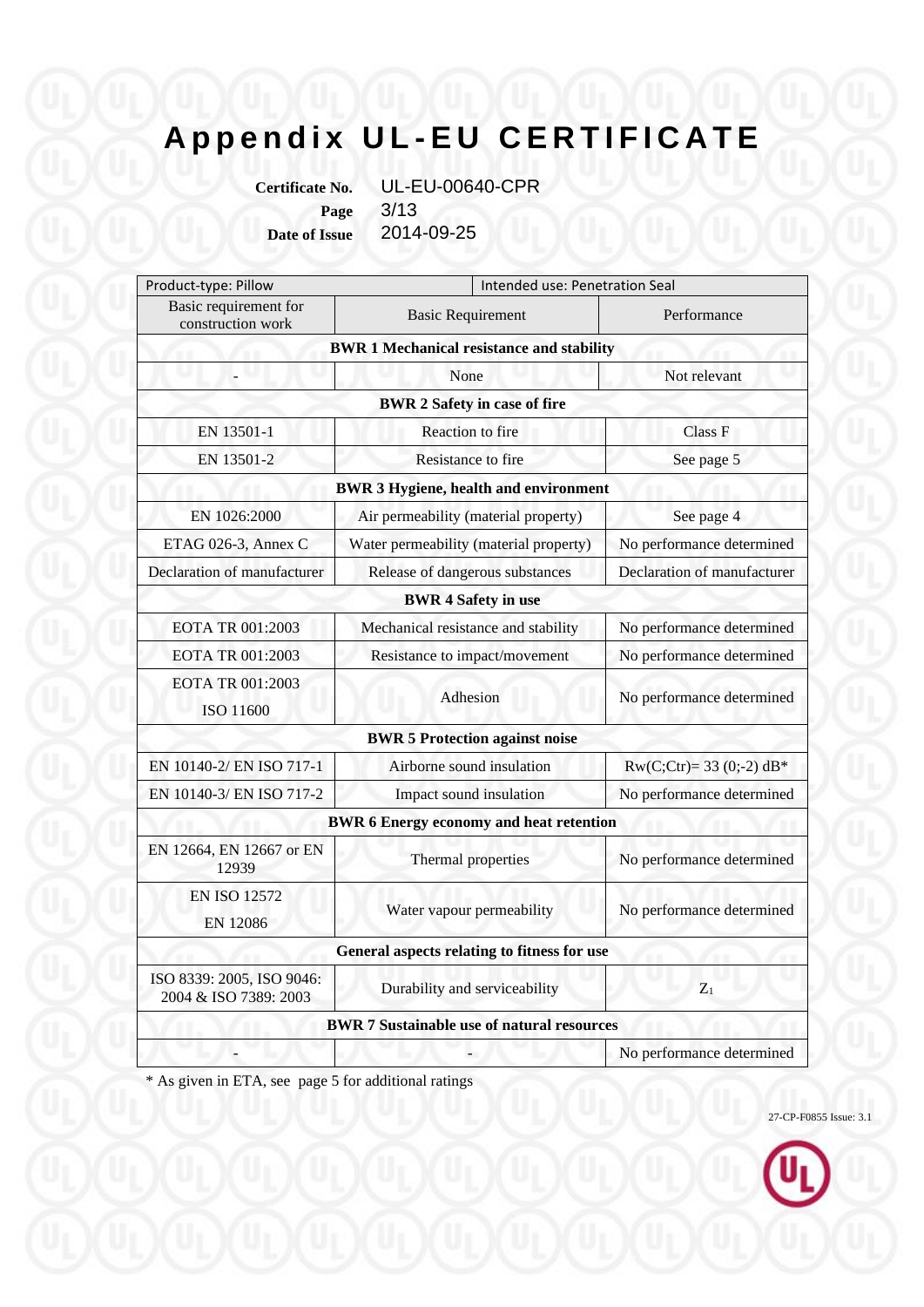**Certificate No.** UL-EU-00640-CPR **Page** 4/13 **Date of Issue** 2014-09-25

| <b>S-Line Pillows: Air Permeability according to BS EN 1314-1</b> |                   |                                         |                                         |                       |  |  |
|-------------------------------------------------------------------|-------------------|-----------------------------------------|-----------------------------------------|-----------------------|--|--|
| <b>Pressure (Pa)</b>                                              |                   | Results under positive chamber pressure | Results under negative chamber pressure |                       |  |  |
|                                                                   | Leakage $(m^3/h)$ | Leakage $(m^3/m^2/h)$                   | Leakage $(m^3/h)$                       | Leakage $(m^3/m^2/h)$ |  |  |
| 50                                                                | 2.5               | 13.9                                    | 3.1                                     | 17.2                  |  |  |
| 100                                                               | 4.1               | 22.8                                    | 5.6                                     | 31.1                  |  |  |
| 150                                                               | 5.8               | 32.2                                    | 7.4                                     | 41.1                  |  |  |
| 200                                                               | 7.2               | 40.0                                    | 8.9                                     | 49.4                  |  |  |
| 250                                                               | 8.7               | 48.3                                    | 10.3                                    | 57.2                  |  |  |
| 300                                                               | 9.8               | 54.4                                    | 11.1                                    | 61.7                  |  |  |
| 450                                                               | 13.4              | 74.4                                    | 15.3                                    | 85.0                  |  |  |
| 600                                                               | 17.5              | 97.2                                    | 18.6                                    | 103.3                 |  |  |

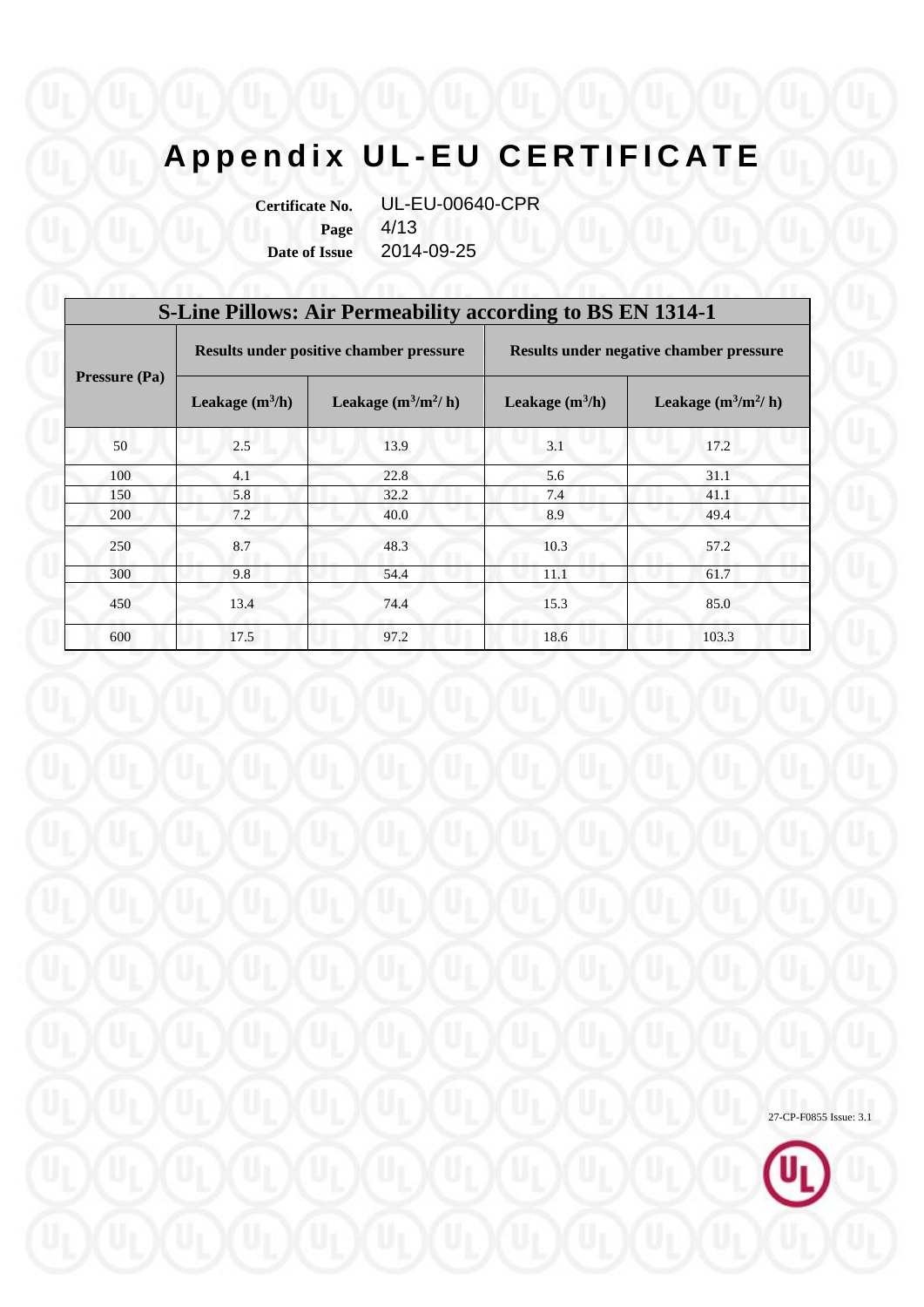**Page** 5/13

**Certificate No.** UL-EU-00640-CPR **Date of Issue** 2014-09-25



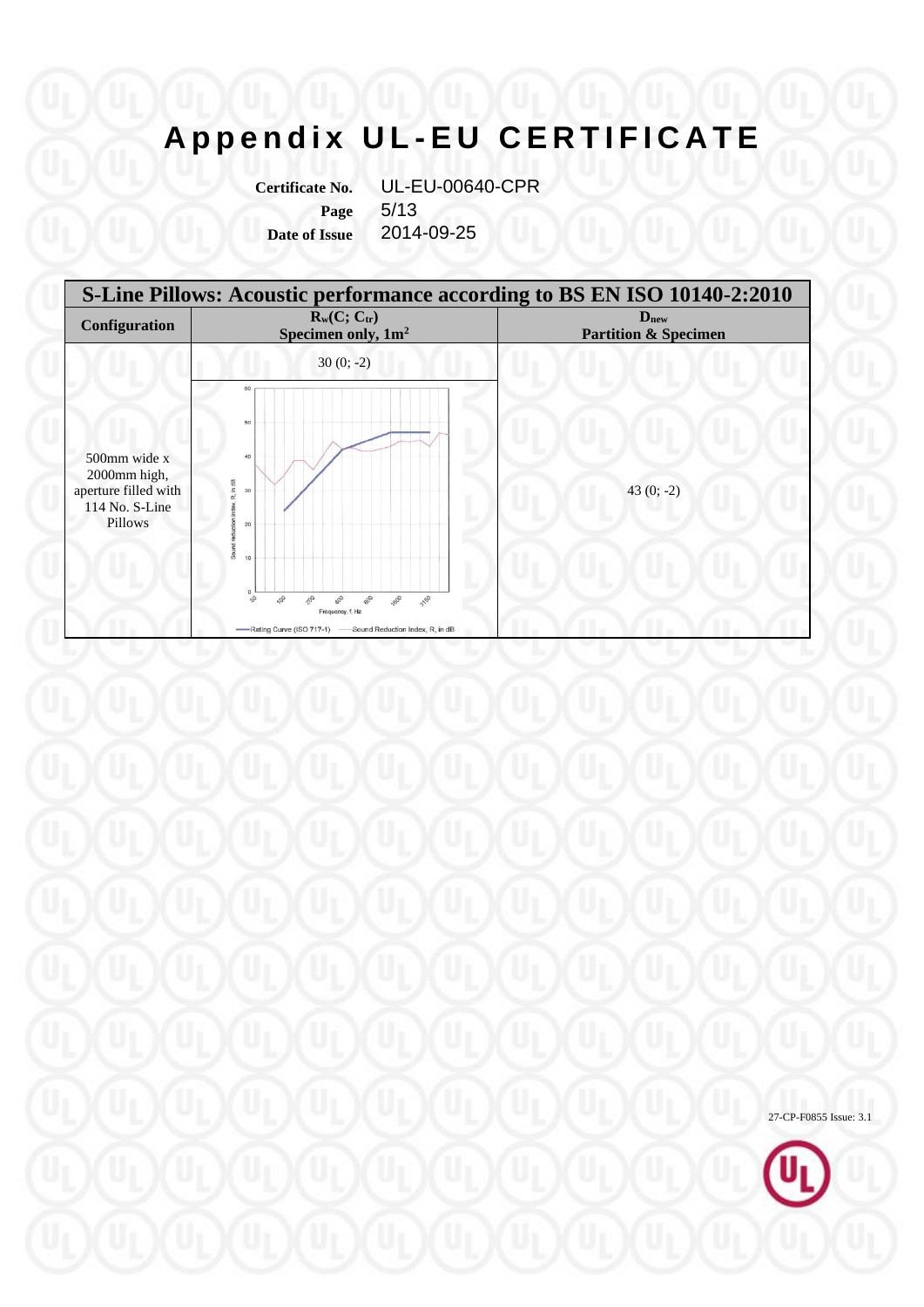**Certificate No.** UL-EU-00640-CPR **Page** 6/13 **Date of Issue** 2014-09-25



\* with equal projection to both faces

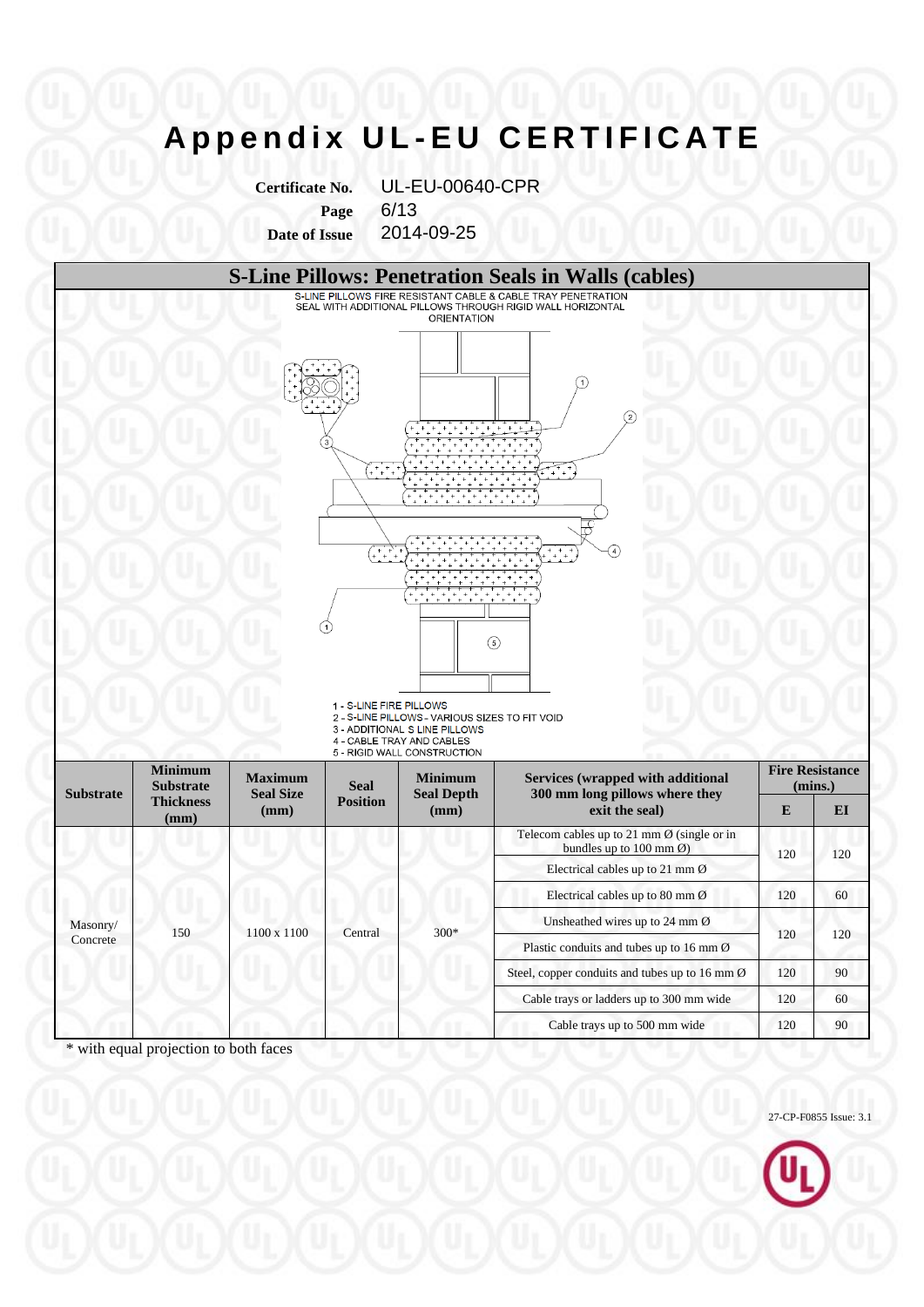**Certificate No.** UL-EU-00640-CPR **Page** 7/13

**Date of Issue** 2014-09-25

#### **S-Line Pillows: Penetration Seals in Walls (uninsulated metal pipes)**<br>S-LINE PILLOWS FIRE RESISTANT UN-INSULATED METALLIC PIPE

PENETRATION SEAL THROUGH RIGID WALL HORIZONTAL ORIENTATION



1 - S-LINE FIRE PILLOWS

2 - S-LINE PILLOWS - VARIOUS SIZES TO FIT VOID

3 - UN-INSULATED METALLIC PIPE - COPPER / STEEL

4 - RIGID WALL CONSTRUCTION

| <b>Substrate</b>     | <b>Minimum</b><br><b>Substrate</b> | <b>Maximum</b><br><b>Seal Size</b><br>(mm) | <b>Seal</b>     | <b>Minimum</b><br><b>Seal Depth</b><br>(mm) | <b>Services</b>                                                   | <b>Fire Resistance</b><br>$(mins.)^{\wedge}$ |    |
|----------------------|------------------------------------|--------------------------------------------|-----------------|---------------------------------------------|-------------------------------------------------------------------|----------------------------------------------|----|
|                      | <b>Thickness</b><br>(mm)           |                                            | <b>Position</b> |                                             |                                                                   |                                              | EI |
| Masonry/<br>Concrete | 150                                | 1100 x 1100                                | Central         | $300*$                                      | 165 mm $\emptyset$ by 5.6-14.2 mm thick walled<br>mild steel pipe | 120                                          |    |
| .                    |                                    | $\sim$ $\sim$                              |                 |                                             |                                                                   |                                              |    |

\* with equal projection to both faces

 $\wedge$  C/U pipe end configuration

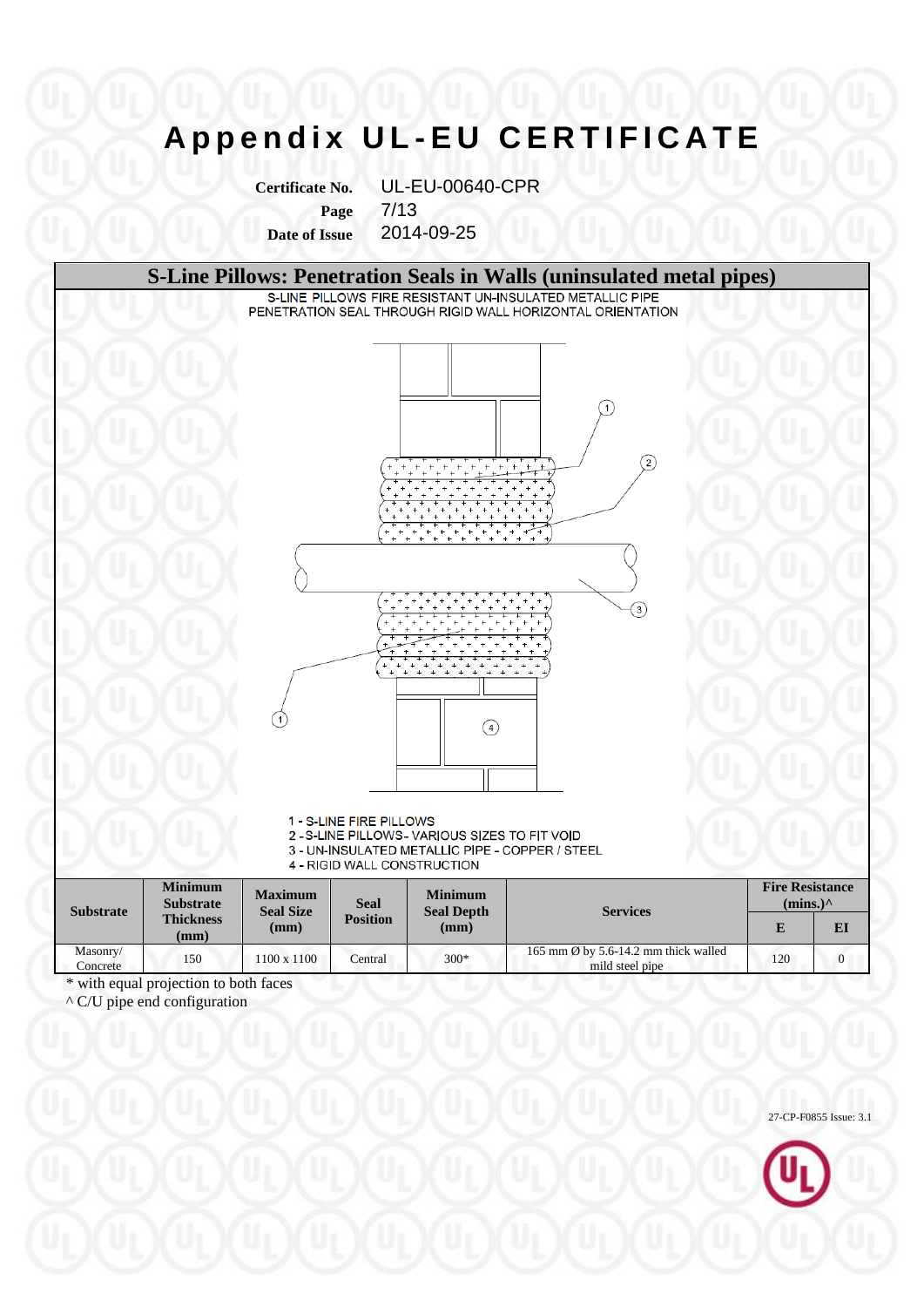**Certificate No.** UL-EU-00640-CPR **Page** 8/13

**Date of Issue** 2014-09-25



^ C/U pipe end configuration

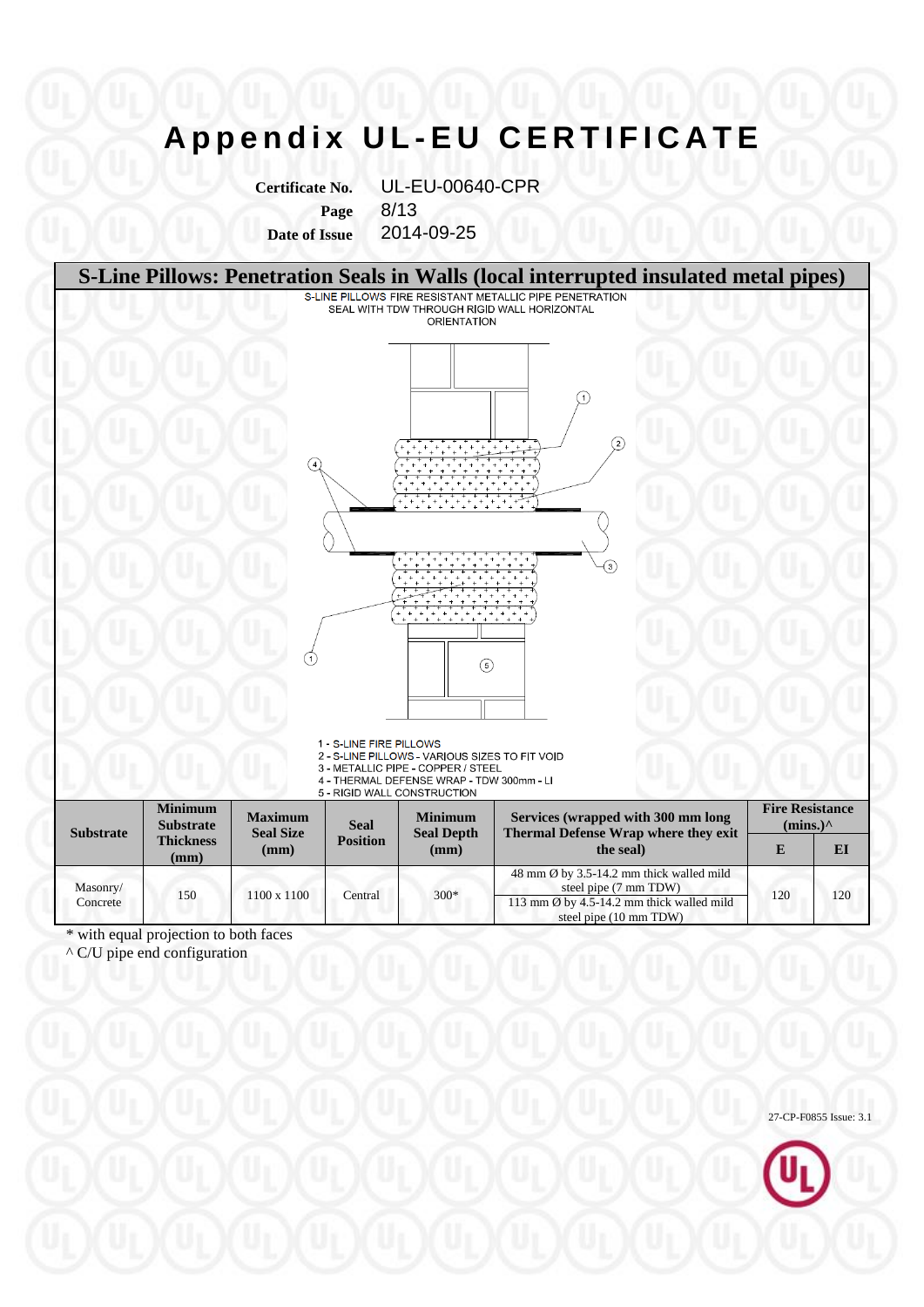**Certificate No.** UL-EU-00640-CPR **Page** 9/13 **Date of Issue** 2014-09-25



\* with equal projection to both faces

^ C/U pipe end configuration

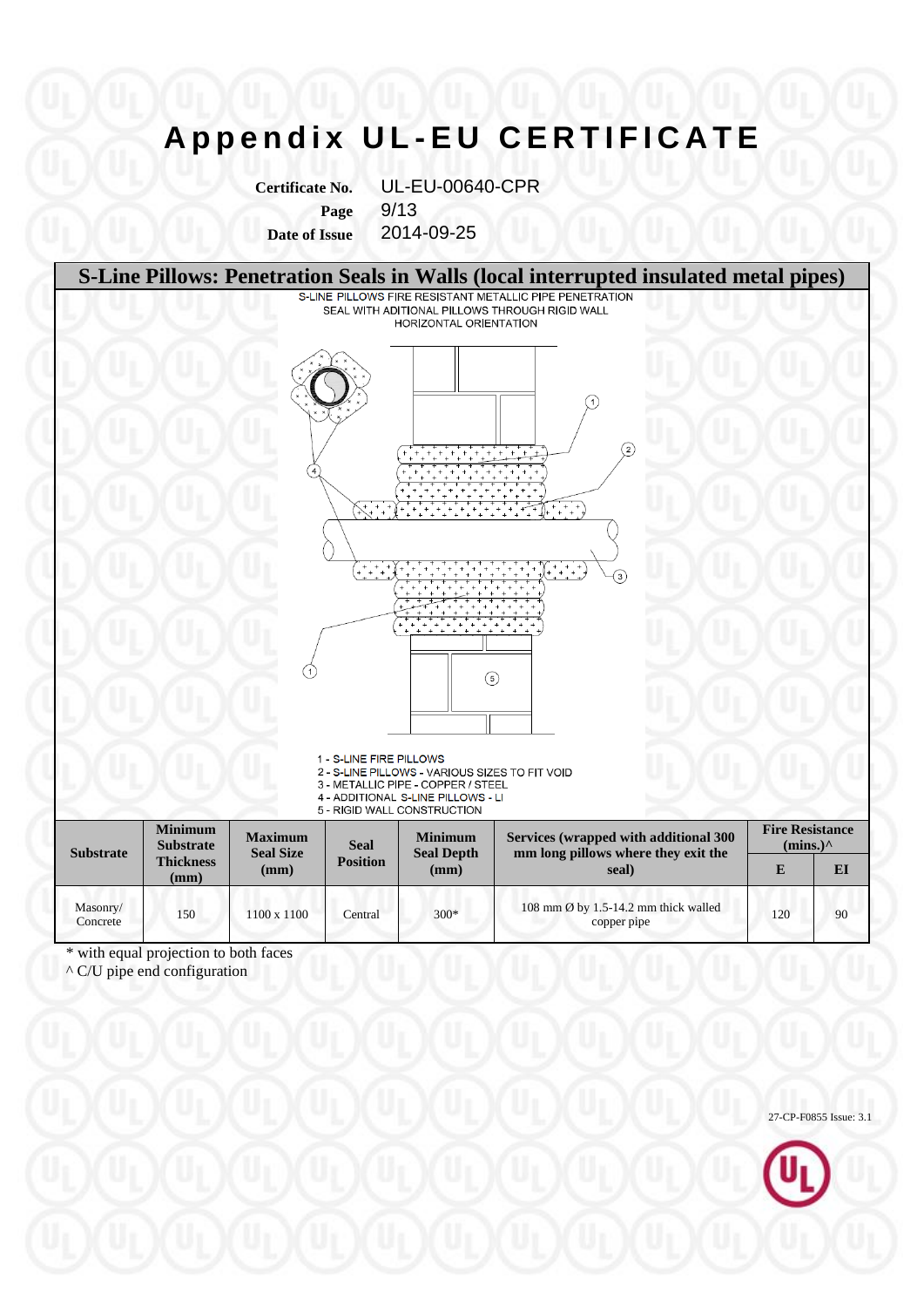**Certificate No.** UL-EU-00640-CPR **Page** 10/13 **Date of Issue** 2014-09-25

### **S-Line Pillows: Penetration Seals in Walls (insulated metal pipes)**

METALLIC PIPE PENETRATION SEAL WITH TDW THROUGH RIGID WALL HORIZONTAL ORIENTATION



- 1 S-LINE FIRE PILLOWS
- 2 S-LINE PILLOWS VARIOUS SIZES TO FIT VOID
- 3 METALLIC PIPE COPPER / STEEL
- 4 THERMAL DEFENSE WRAP TDW 300mm LI (Local Interrupted)
- 5 ARMAFLEX INSULATION LS (Local Sustained)
- 6 RIGID WALL CONSTRUCTION

| <b>Substrate</b>     | <b>Minimum</b><br><b>Substrate</b><br><b>Thickness</b><br>(mm) | <b>Maximum</b><br><b>Seal Size</b><br>(mm) | <b>Seal</b><br><b>Position</b> | <b>Minimum</b><br><b>Seal Depth</b><br>(mm) | Services (wrapped with 250 mm long<br>Thermal Defense Wrap where they exit                                                                                                                                       | <b>Fire Resistance</b><br>$(mins.)^{\wedge}$ |     |
|----------------------|----------------------------------------------------------------|--------------------------------------------|--------------------------------|---------------------------------------------|------------------------------------------------------------------------------------------------------------------------------------------------------------------------------------------------------------------|----------------------------------------------|-----|
|                      |                                                                |                                            |                                |                                             | the seal)                                                                                                                                                                                                        | E                                            | EI  |
| Masonry/<br>Concrete | 150                                                            | 1100 x 1100                                | Central                        | $300*$                                      | 54 mm $\emptyset$ by 1.0-14.2 mm thick walled copper<br>pipe with 15 mm thick Armaflex AF insulation<br>continuous through the seal and extending at<br>least 400 mm to each face $(2x$ layers of 100<br>mm TDW) | 120                                          | 120 |

\* with equal projection to both faces

^ C/U pipe end configuration

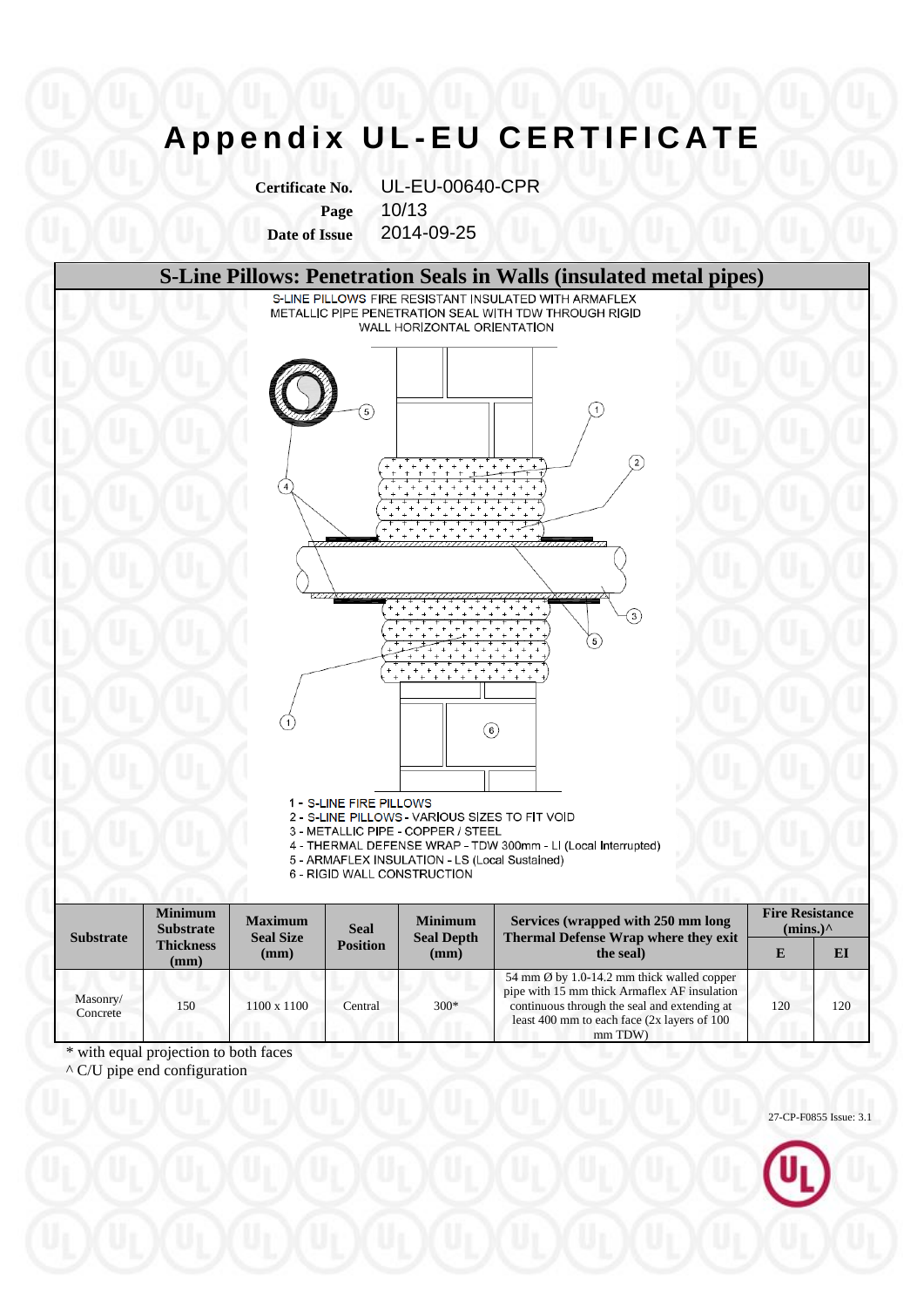**Certificate No.** UL-EU-00640-CPR **Page** 11/13 **Date of Issue** 2014-09-25



\* with equal projection to both faces

^ U/U pipe end configuration

<sup>1</sup>Pattress installation of Stopseal Coated Batt. The Batts are installed in horizontal rows, bedded onto the partition using Pyrocoustic Fire Resistant Sealant and fixed in minimum two vertical edges. Overlap of batts to substrate min 50mm. Batts mechanically fixed to substrate with min 6mm x 70mm steel screws and steel retaining washer.



 $\begin{array}{|c|c|c|c|}\n\hline\n\text{Cables }1 \times \text{A1} & \text{60} \\
\hline\n\text{Cables }1 \times \text{A2} & \text{60}\n\end{array}$ 

Cables 1xA2 Cables 1xA3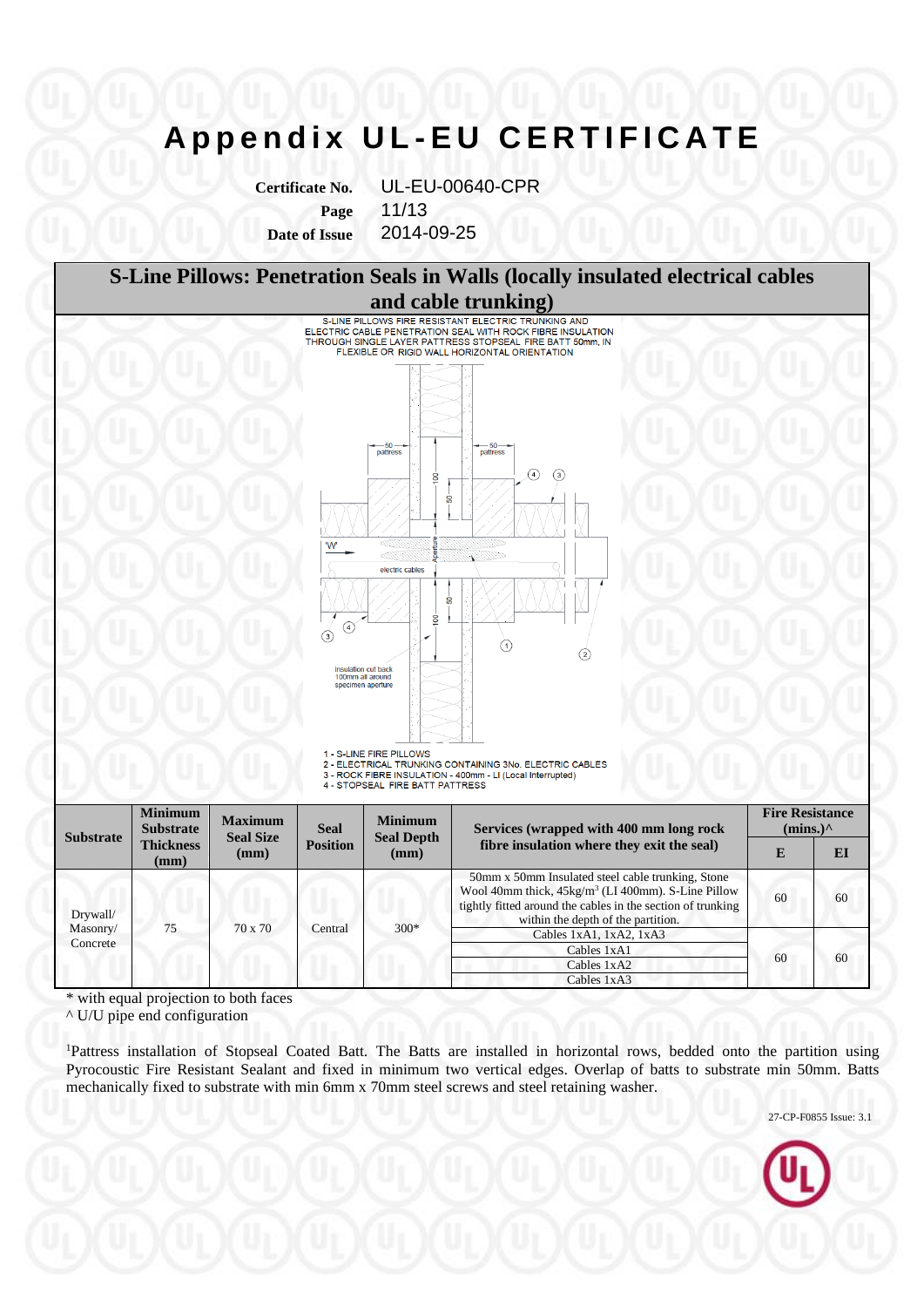**Certificate No.** UL-EU-00640-CPR **Page** 12/13 **Date of Issue** 2014-09-25



\* with equal projection to both faces

75 170 x 170 Central 300\*

^ U/U pipe end configuration

Drywall/ Masonry/ Concrete

<sup>1</sup>Pattress installation of Stopseal Coated Batt. The Batts are installed in horizontal rows, bedded onto the partition using Pyrocoustic Fire Resistant Sealant and fixed in minimum two vertical edges. Overlap of batts to substrate min 50mm. Batts mechanically fixed to substrate with min 6mm x 70mm steel screws and steel retaining washer.

Cables 1xB, 1xC1, 1xG2, 1x G3

Cables 1xB Cables 1xC1 Cables 1xG1 Cables 1xG2

27-CP-F0855 Issue: 3.1

60 60